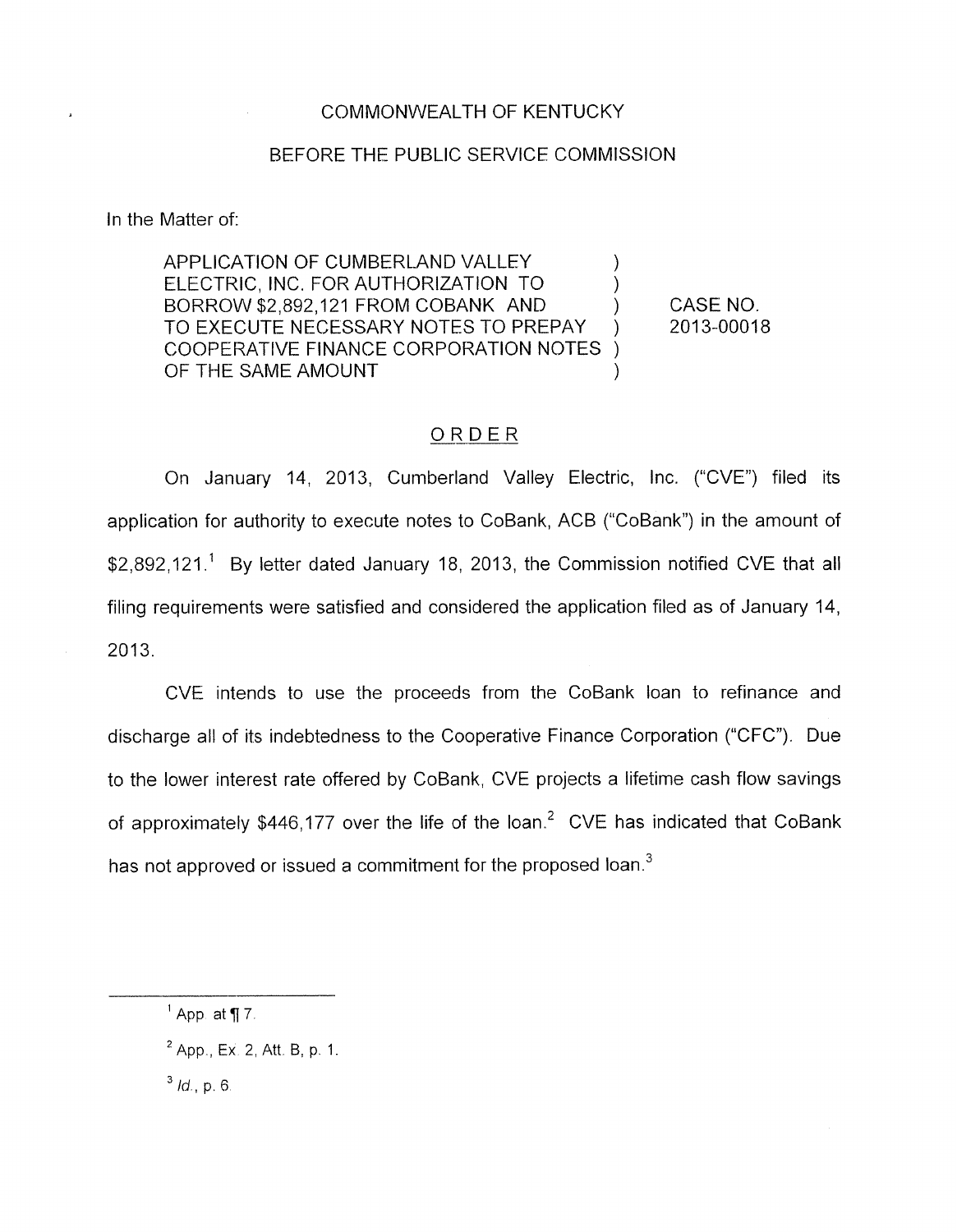As of November 30, 2012, CVE's outstanding balance of CFC debt was \$2,892,121,<sup>4</sup> which is made up of debt with interest rates varying from 4.5 percent to 6.45 percent. CVE also has outstanding long-term debt with Rural Utilities Service in the amount of \$3,585,071 at interest rates varying from .025 percent to 5.375 percent.<sup>5</sup> In addition, CVE has outstanding long-term debt with National Cooperative Services Corporation in the amount of \$2,649,841 at interest rates at varying from 1.85 percent to 4.3 percent. $6$  Finally, CVE has outstanding debt with Federal Financing Bank in the amount of \$30,334,196 at interest rates varying from .095 to .138 percent.<sup>7</sup>

CVE proposes to execute five notes in conjunction with the borrowing from CoBank at interest rates varying from 1.96 percent to 3.68 percent. The five new CoBank notes would be amortized over I-, 3-, 8-, 9-, and 18-year periods and will be approximately equal to or less than the maturity of the debt being refinanced.<sup>8</sup> CVE provided a cash flow analysis based on the \$2,892,121 amount that indicates it could saye \$446,177 over the life of the loans. $9$  The net present value of the cash flow savings was provided as part of the analysis prepared by CoBank for CVE. CoBank determined that the refinancing would result in a net present value cash flow of  $$143,191.<sup>10</sup>$ 

 $10$  The net cash flow computation was provided on January 28, 2013 in response to a request at the January 22, 2013 Telephonic Informal Conference held between CVE and Commission Staff.

<sup>&</sup>lt;sup>4</sup> App., Ex. 1, Att. A, p. 2.

 $5$  App., Ex. 1, Att, A, p, 1,

<sup>&</sup>lt;sup>6</sup> App., Ex. 1, Att. A, p. 3.

<sup>&</sup>lt;sup>7</sup> App., Ex. 1, Att. A, p. 4.

 $8$  App. at  $\P$  7.

<sup>&</sup>lt;sup>9</sup> App., Ex. 2, Att. B, p. 1.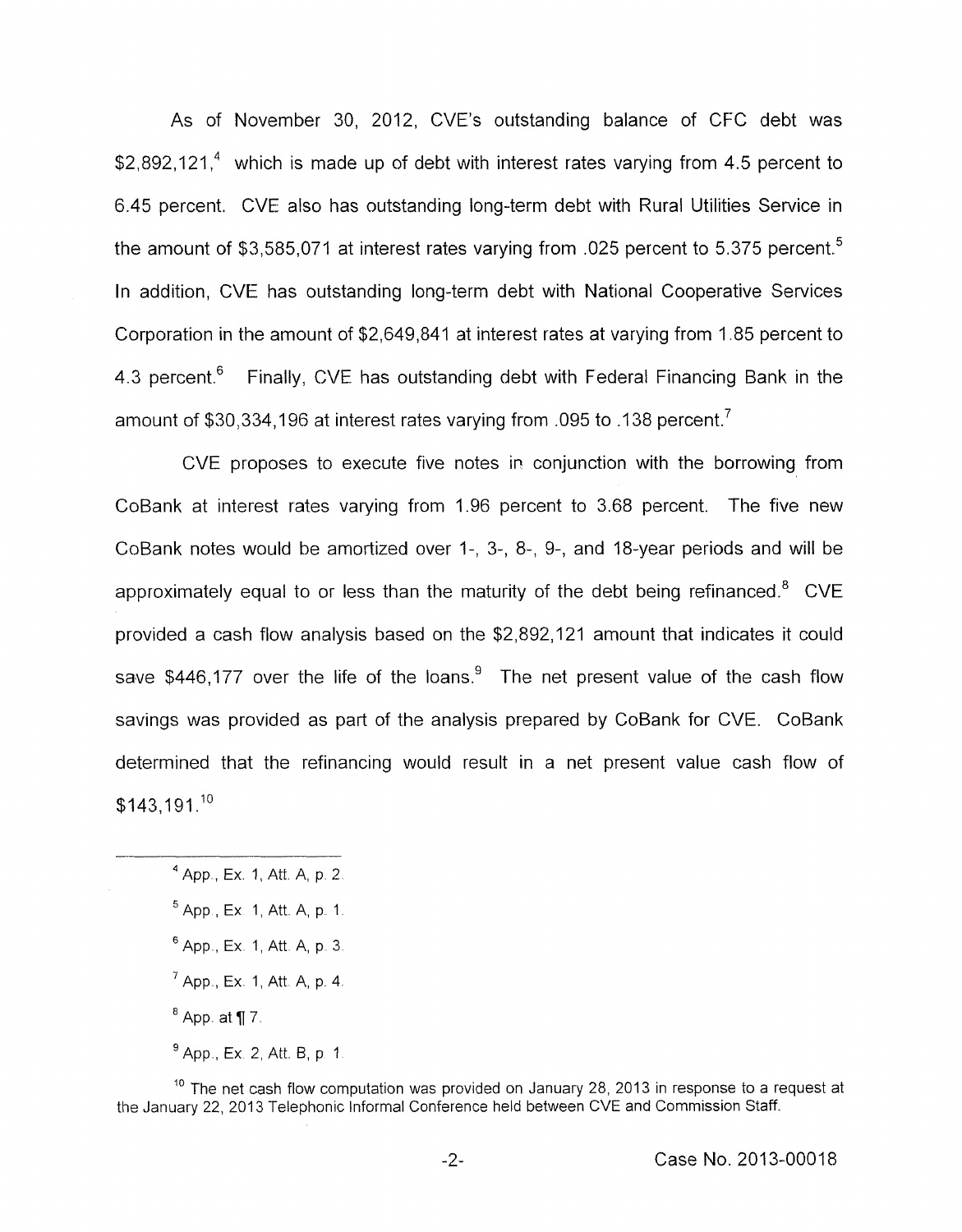CVE proposes to refinance its total outstanding CFC debt of \$2,892,121 with CoBank." CVE has fixed this amount with CoBank through March **4,** 2013. CVE requested expedited Commission approval of its proposal in order to close the refinancing offer prior to that date.12 CVE has noted that *as* long as the Order approving the financing is issued by February 20, 2013, the proposed refinancing could be closed by March **4,** 2013.13

The Commission has reviewed the proposed refinancing and finds CVE's proposal to be reasonable based on CVE's determination that it can refinance its total outstanding CFC debt at a lower effective interest rate and experience cash flow savings over the period of the loans. The Commission commends CVE for taking advantage of the financing alternatives available to it, thereby securing savings for itself and its member-consumers.

The final amounts of the CFC payoff and the new CoBank loan will not be known until the refinancing transaction is finalized. Therefore, CVE should provide the Commission with the exact amount of the new CoBank loan within 10 days of finalizing the transaction In addition, CVE should provide an updated version of Exhibit 2 of its application reflecting the cash flow, the net effective interest rates, and a net presentvalue analysis of the cash flow for the new CoBank loans.

 $<sup>11</sup>$  App. at ¶ 7.</sup>

<sup>&</sup>lt;sup>12</sup> App., Cover Letter and ¶ 8. Because it has fixed the amount for the CoBank loan, CVE expects the actual payoff to be very close to \$2,892,121 It's possible that the payoff will actually be lower, depending on the time required to secure Commission approval and any payments made in the meantime

<sup>&</sup>lt;sup>13</sup> Informal Conference Memorandum, January 22, 2013.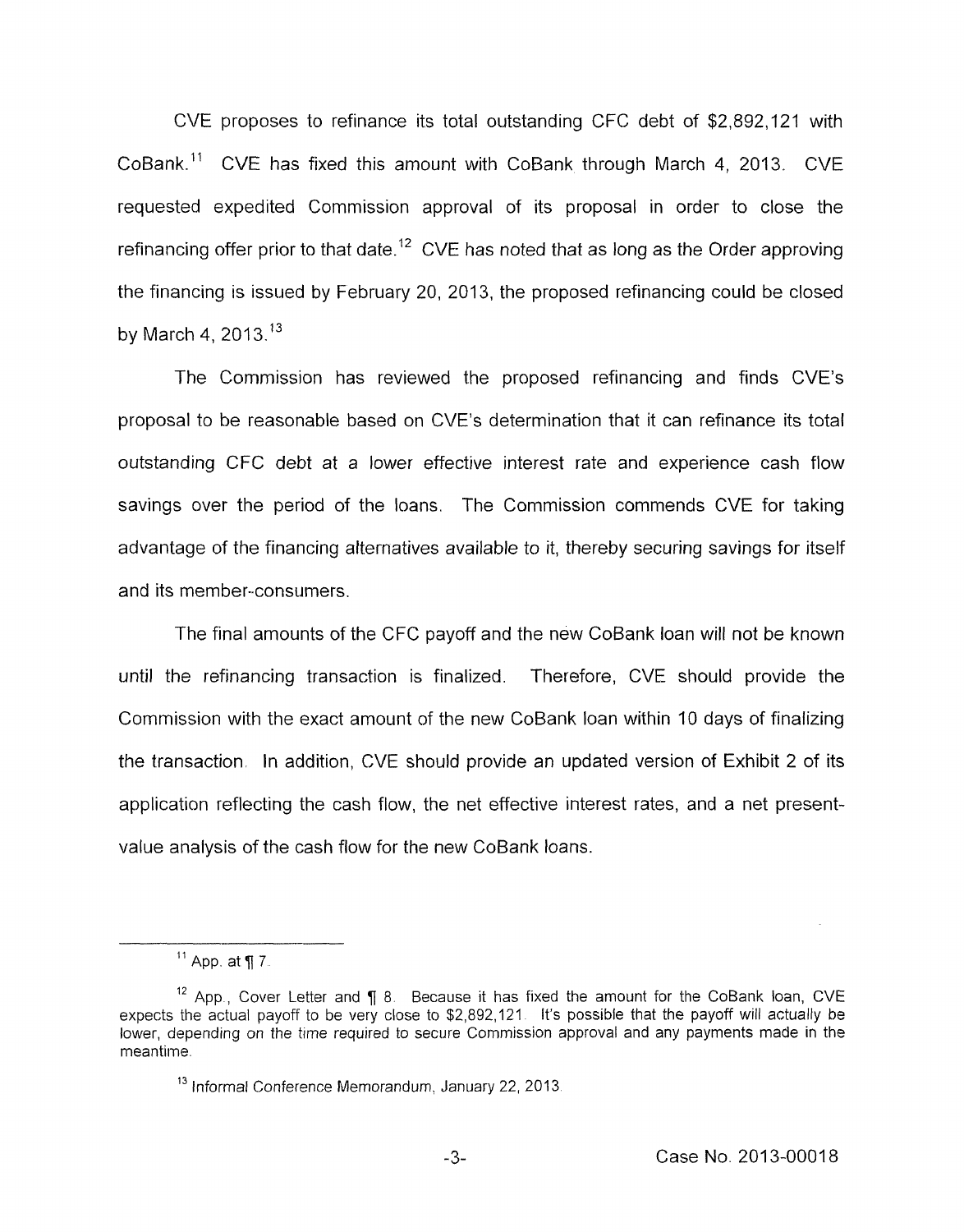In recognition of the volatility of interest rates and the potential impact that changes in the interest rates could have on the benefits of the CoBank refinancing program, the Commission has expedited the processing of CVE's application.

The Commission, after consideration of the evidence of record and being sufficiently advised, finds that:

1. The loan from CoBank is for lawful objects within the corporate purposes of CVE, is necessary and appropriate for and consistent with the proper performance by the utility of its service to the public, will not impair its ability to perform that service, is reasonable, necessary, and appropriate for such purposes, and should be approved.

2. CVE should execute its note as security for the proposed loan in the manner described in its application.

3. The proceeds from the proposed loan should be used only for the lawful purposes set out in CVE application.

4. The terms and conditions of the new CoBank loan should be consistent with the CoBank refinancing program as described in CVE's application.

IT IS THEREFORE ORDERED that:

1. CVE is authorized to execute notes to CoBank to borrow no more than \$2,892,121 for the purpose of refunding the outstanding indebtedness as described in its application, but only under such terms and conditions as will produce both positive gross savings and net present value savings. The loan maturity dates and interest rates shall be in accordance with the CoBank refinancing program as described in CVE's application.

**-4-** Case No. 201 3-0001 8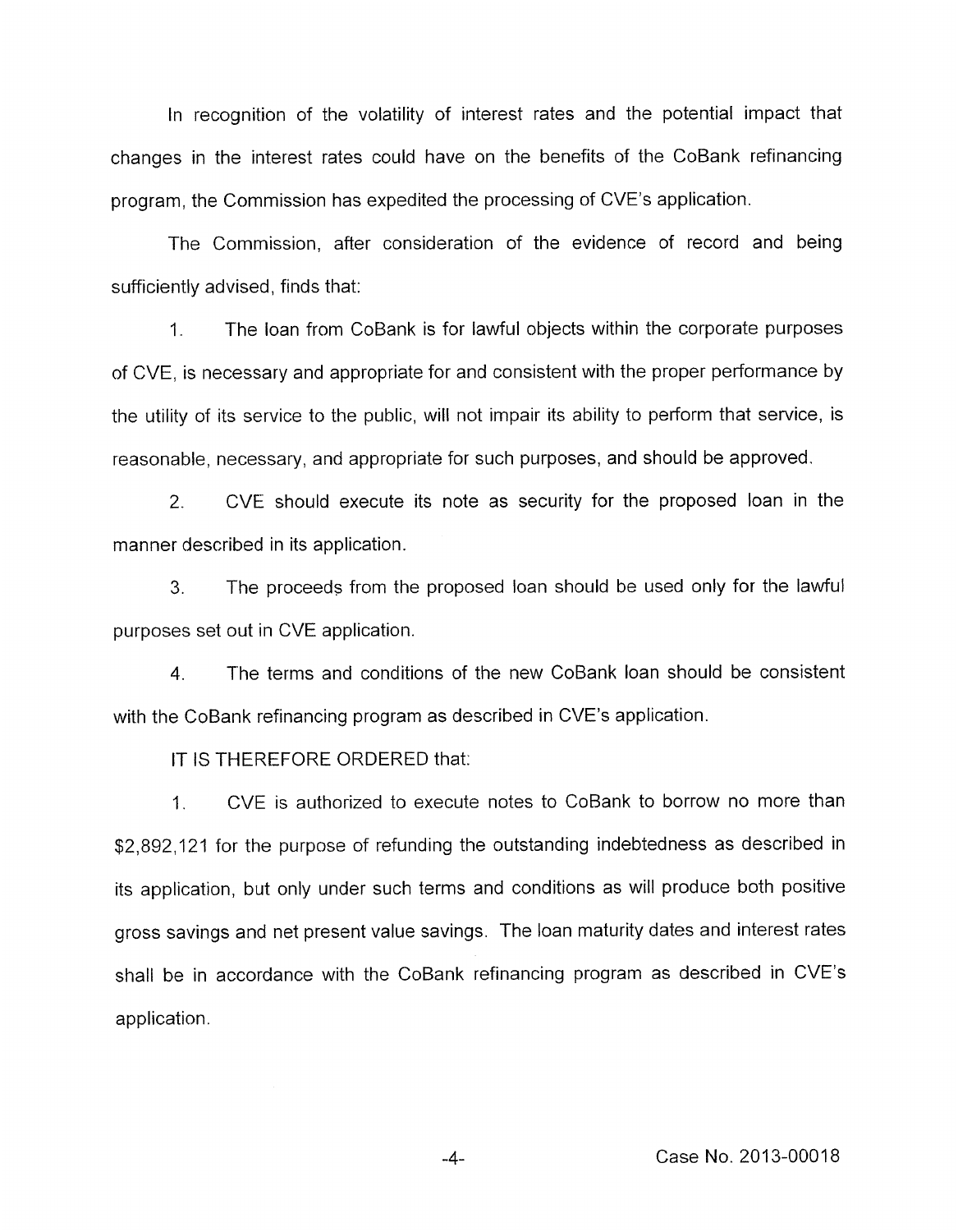2. If the actual terms and conditions of the CoBank notes differ from those set forth in its application, CVE shall, within 10 days of executing the agreement, file with the Commission amortization schedules and work papers showing the actual gross savings and net present value savings that will result from the refinancing.

**3.** CVE shall execute the CoBank loan documents as authorized herein.

4. Within 10 days of finalizing the refinancing transaction, CVE shall notify the Commission in writing of the exact amount of the new CoBank loan.

*5.* Within 10 days of the execution of the new CoBank loan documents, CVE shall file with the Commission three copies of the loan documents.

*6.* Any documents filed pursuant to Ordering paragraphs 2, 4, and 5 shall reference this case number and shall be retained in the utility's general correspondence file.

Nothing contained herein shall be deemed a warranty or finding of value of securities or financing authorized herein on the part of the Commonwealth of Kentucky or any agency thereof.

By the Commission



**ATTES** Execut

Case No. 2013-00018